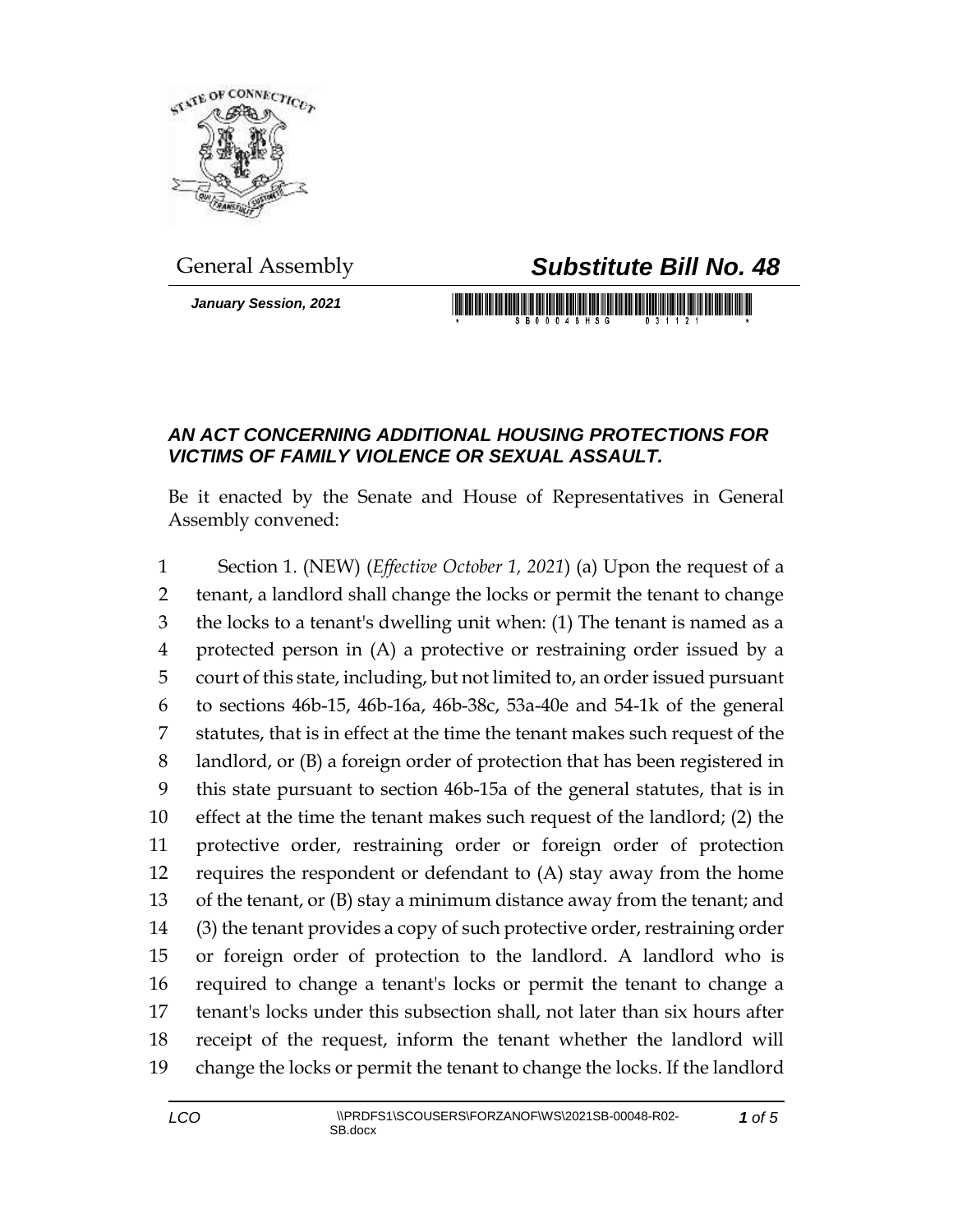agrees to change the locks, the landlord shall do so not later than forty-eight hours after the date that the tenant makes such request.

 (b) If a landlord has informed the tenant that the tenant is responsible for changing the locks, fails to change the locks, or fails to permit a tenant to change the locks within the timeframe prescribed under subsection (a) of this section, the tenant may proceed to change the 26 locks. If a tenant changes the locks, the tenant shall ensure that the locks are changed in a workmanlike manner, utilizing locks of similar or improved quality as compared to the original locks. The landlord may replace a lock installed by or at the behest of a tenant if the locks installed were not of similar or improved quality or were not installed properly. If a tenant changes the locks to his or her dwelling unit under this subsection, the tenant shall provide a key to the new locks to the landlord not later than two business days after the date on which the locks were changed, except when good cause prevents the tenant from providing a key to the landlord within the prescribed time period.

 (c) When a landlord changes the locks to a dwelling unit under subsection (a) or (b) of this section, the landlord (1) shall, if using a professional contractor or locksmith, be responsible for payment to such contractor or locksmith, (2) shall, at or prior to the time of changing such locks, provide a key to the new locks to the tenant, and (3) may charge a fee to the tenant not exceeding the actual reasonable cost of changing 42 the locks. If the tenant fails to pay the fee, such cost may be recouped by suit against the tenant or as a deduction from the security deposit when the tenant vacates the dwelling unit, but shall not be the basis for a summary process action under chapter 832 of the general statutes. For purposes of this subsection, "actual reasonable cost" means the cost of the lock mechanism, as well as the fee paid by the landlord for professional contractor or locksmith services.

 (d) A landlord may reprogram a digital or electronic lock with a new entry code to comply with the provisions of this section.

(e) If a tenant residing in the dwelling unit is named as the respondent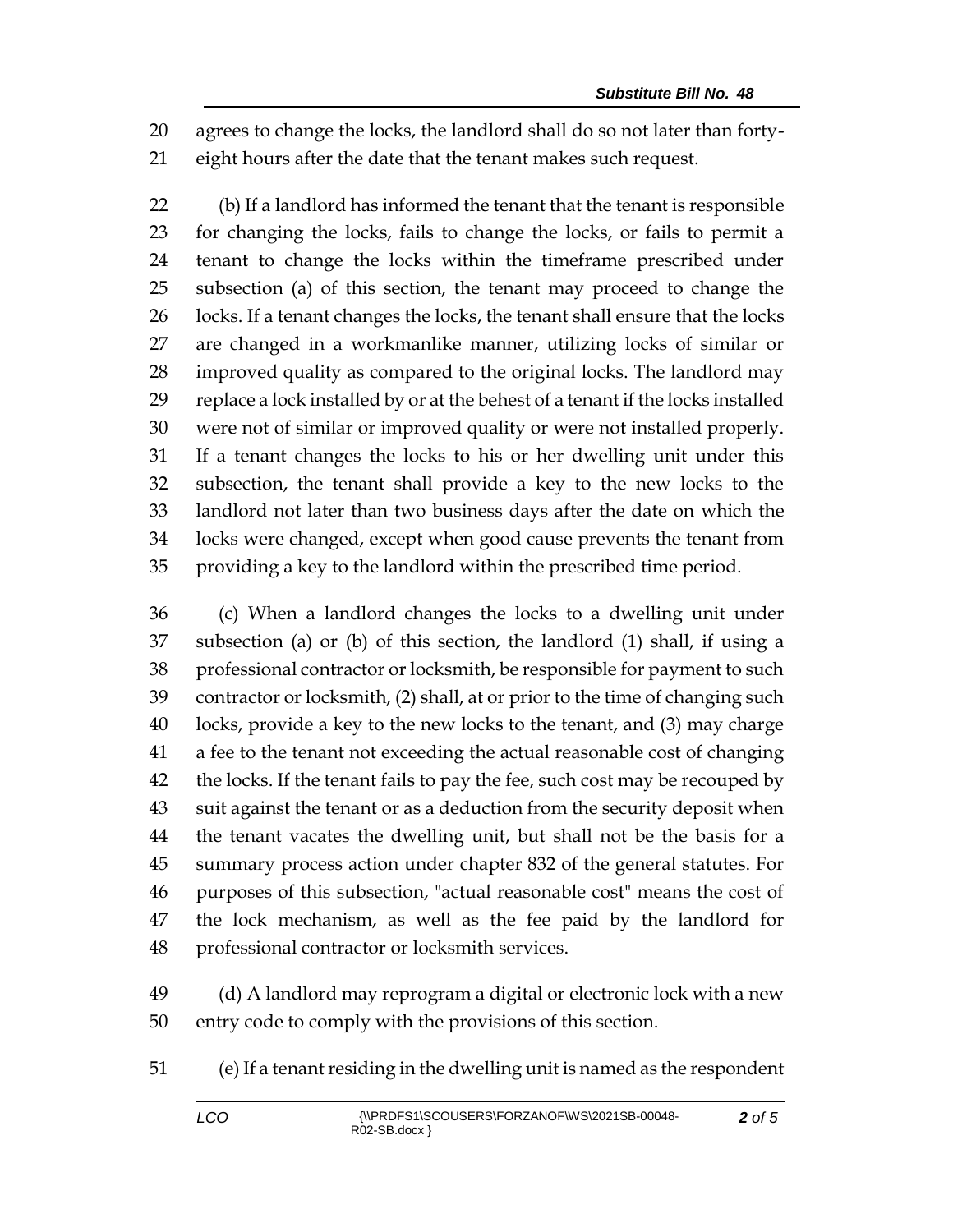or defendant in an order described in subsection (a) of this section and under such order is required to stay away from the dwelling unit, the landlord shall not provide a key to such tenant for the new locks. Absent a court order permitting a tenant who is the respondent or defendant in such order to return to the dwelling unit to retrieve his or her possessions and personal effects, the landlord has no duty under the rental agreement or by law to allow such tenant access to the dwelling unit once the landlord has been provided with a court order requiring such tenant to stay away from the dwelling unit, and the landlord shall not permit such tenant to access the dwelling unit. Any tenant excluded from the dwelling unit under this section remains liable under the rental agreement with any other tenant of the dwelling unit for rent or damages to the dwelling unit.

 (f) A landlord may not require a tenant who is named as a protected person under an order described in subsection (a) of this section to pay additional rent or an additional deposit or fee because of the exclusion of the tenant who is named as the respondent or defendant in such order.

 (g) Any landlord or agent of such landlord who denies a tenant named as a respondent or defendant in an order described in subsection (a) of this section access to the dwelling unit pursuant to this section shall be immune from any civil liability arising from such denial, provided the landlord or agent complies with the provisions of this section and any applicable court order.

 Sec. 2. Section 47a-1 of the general statutes is repealed and the following is substituted in lieu thereof (*Effective October 1, 2021*):

 As used in this chapter and sections 47a-21, 47a-23 to 47a-23c, inclusive, 47a-26a to 47a-26g, inclusive, 47a-35 to 47a-35b, inclusive, 47a-41a, 47a-43 and 47a-46 and section 1 of this act:

 (a) "Action" includes recoupment, counterclaim, set-off, cause of action and any other proceeding in which rights are determined,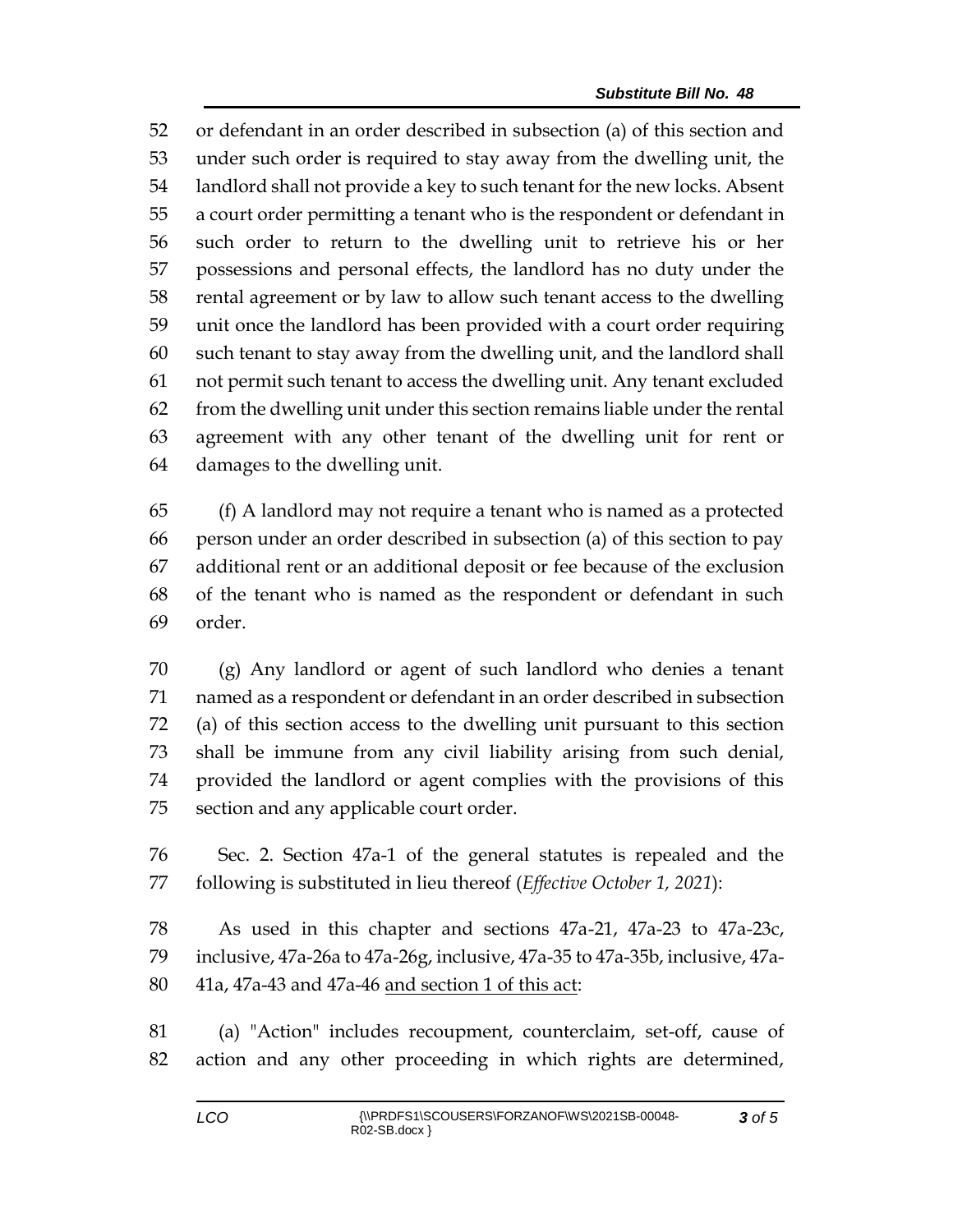including an action for possession.

 (b) "Building and housing codes" include any law, ordinance or governmental regulation concerning fitness for habitation or the construction, maintenance, operation, occupancy, use or appearance of any premises or dwelling unit.

 (c) "Dwelling unit" means any house or building, or portion thereof, which is occupied, is designed to be occupied, or is rented, leased or hired out to be occupied, as a home or residence of one or more persons.

 (d) "Landlord" means the owner, lessor or sublessor of the dwelling unit, the building of which it is a part or the premises.

 (e) "Owner" means one or more persons, jointly or severally, in whom is vested (1) all or part of the legal title to property, or (2) all or part of the beneficial ownership and a right to present use and enjoyment of the premises and includes a mortgagee in possession.

 (f) "Person" means an individual, corporation, limited liability company, the state or any political subdivision thereof, or agency, business trust, estate, trust, partnership or association, two or more persons having a joint or common interest, and any other legal or commercial entity.

 (g) "Premises" means a dwelling unit and the structure of which it is a part and facilities and appurtenances therein and grounds, areas and facilities held out for the use of tenants generally or whose use is promised to the tenant.

 (h) "Rent" means all periodic payments to be made to the landlord under the rental agreement.

 (i) "Rental agreement" means all agreements, written or oral, and valid rules and regulations adopted under section 47a-9 or subsection (d) of section 21-70 embodying the terms and conditions concerning the use and occupancy of a dwelling unit or premises.

*of 5*